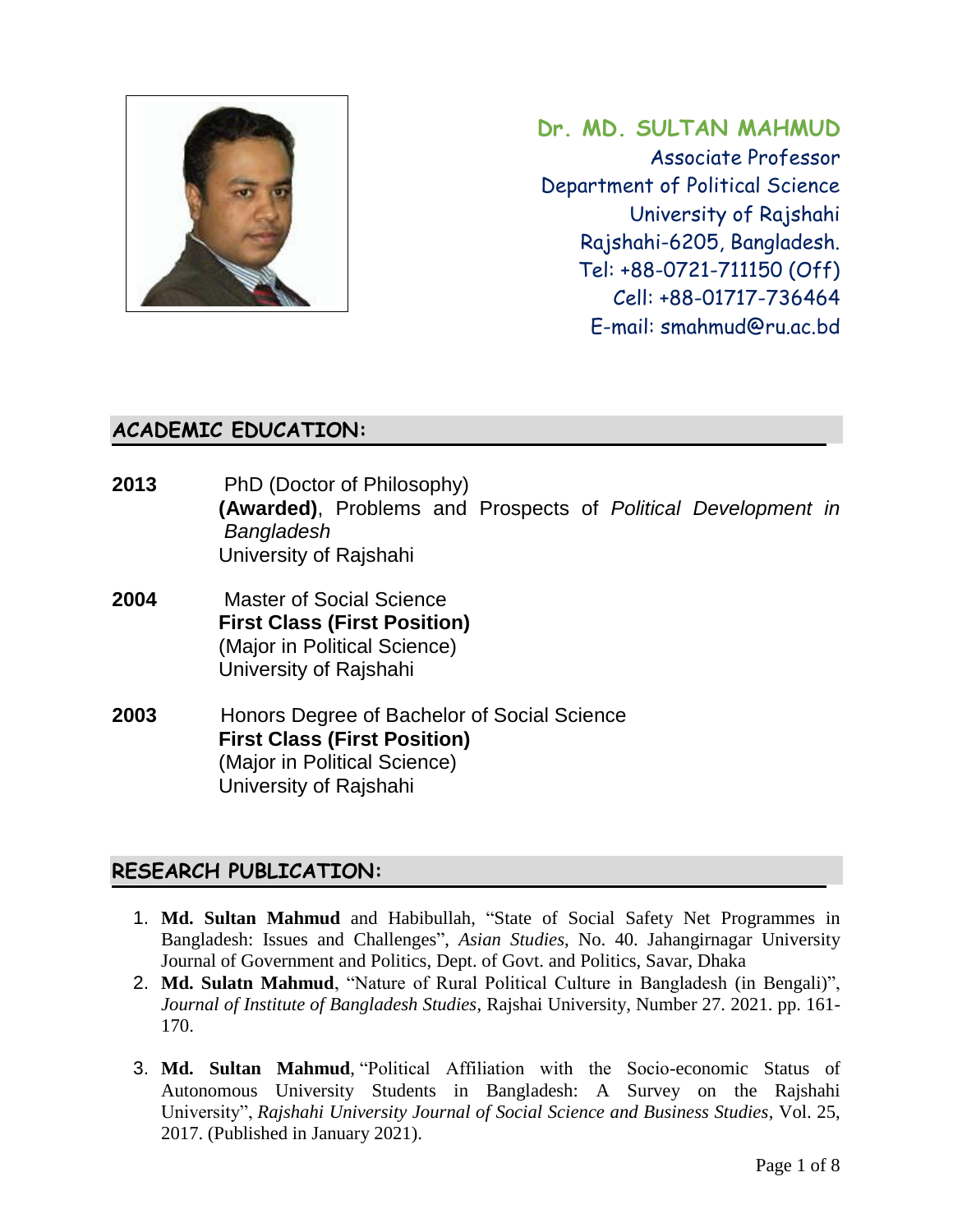- 4. **Md. Sultan Mahmud,** "Perceptions and Attitudes of the Rural People towards the Existing of Bangladesh: A Study of Selected Villages of Rajshahi District", *Social Science Journal*, Vol. 23, February 2020. pp. 133-146. Faculty of Social Science, Rajshahi University, Bangladesh.
- 5. **Md. Sultan Mahmud**, & Habibullah **,** "Opportunities of the Vulnerable Group under Social Safety Net Programmes in Bangladesh: A Field Study on Selected Two Union Councils of Rajshahi", *Journal of Politics and Administration*, Vol. 5. No. 1, December 2020, Department of Political Studies, Shahjalal University Science and Technology, Sylhet, Bangladesh.
- 6. **Md. Sultan Mahmud,** "Nature and Impact of Electoral Campaign in Bangladesh: A Field Study", *Journal of Rural Development*, Bangladesh Rural Development Academy, Vol. 22. 2019. pp. 85-120.
- 7. **Md. Sultan Mahmud**, & Habibullah, "The Satisfaction Level of the Beneficiaries of Social Safety Net Programmes (SSNPs) in Bangladesh: A Practical Observation at Field Level", *International Journal of Social, Political and Economic Research* (IJOSPER), Volume 7, Issue 2, 2020, pp. 92-104, (Open Access Journal) [https://www.ijosper.co.uk/.](https://www.ijosper.co.uk/)
- 8. **Md. Sultan Mahmud**, "Political Awareness and Participation of Rural Citizens in Bangladesh: Survey on a Union", *Journal of Politics and Administration*, Vol. 4. No. 1, December 2019, pp. 223-234, Department of Political Studies, Shahjalal University Science and Technology, Sylhet, Bangladesh.
- 9. **Md. Sultan Mahmud** & Riajul Janna, "The Nature and the Impact of Campaigning for Candidates in the Electoral System of Bangladesh: A Field Level Study", International Students Symposium Papers Book-1 (ISBN: 978-975-8738-50-2), *Politics-International Relations-Law*, pp. 44-57, International Student Associations Federation (UDEF), University of Trakya, Istanbul, Turkey.
- 10.Md. Shariful Islam, Dr. Md. Nazmul Islam, & **Md. Sultan Mahmud**, "Effect of Social Media in Academic Performance among the Students of Rajshahi University, Bangladesh: A Study", International Students Symposium Papers Book-4 (ISBN: 978-975-8738-56-4), *Education-Literature-Communication*, 2020, pp. 236-251, University of Trakya, Istanbul, Turkey
- 11. **Md. Sultan Mahmud**, "Political Awareness and Participation of Rural Citizens in Bangladesh: Survey on a Union", Journal of Bangladesh Public Administration Training Center, 2019.
- 12. **Md. Sultan Mahmud,** "Effectiveness of Political Institutions in Bangladesh (1991-1996) : An Evaluation" Itihas Prabandhamala, Vol. 16, No. 15, 2019.
- 13.Jannatul Ferdous and **Dr. Md. Sultan Mahmud**, "Corporate Social Responsibility (CSR) of Janata Bank Limited (JBL): A Case Study", International Journal of Social, Political and Economic Research, UK. Vo. 5. Issue. 2018. pp. 29-45.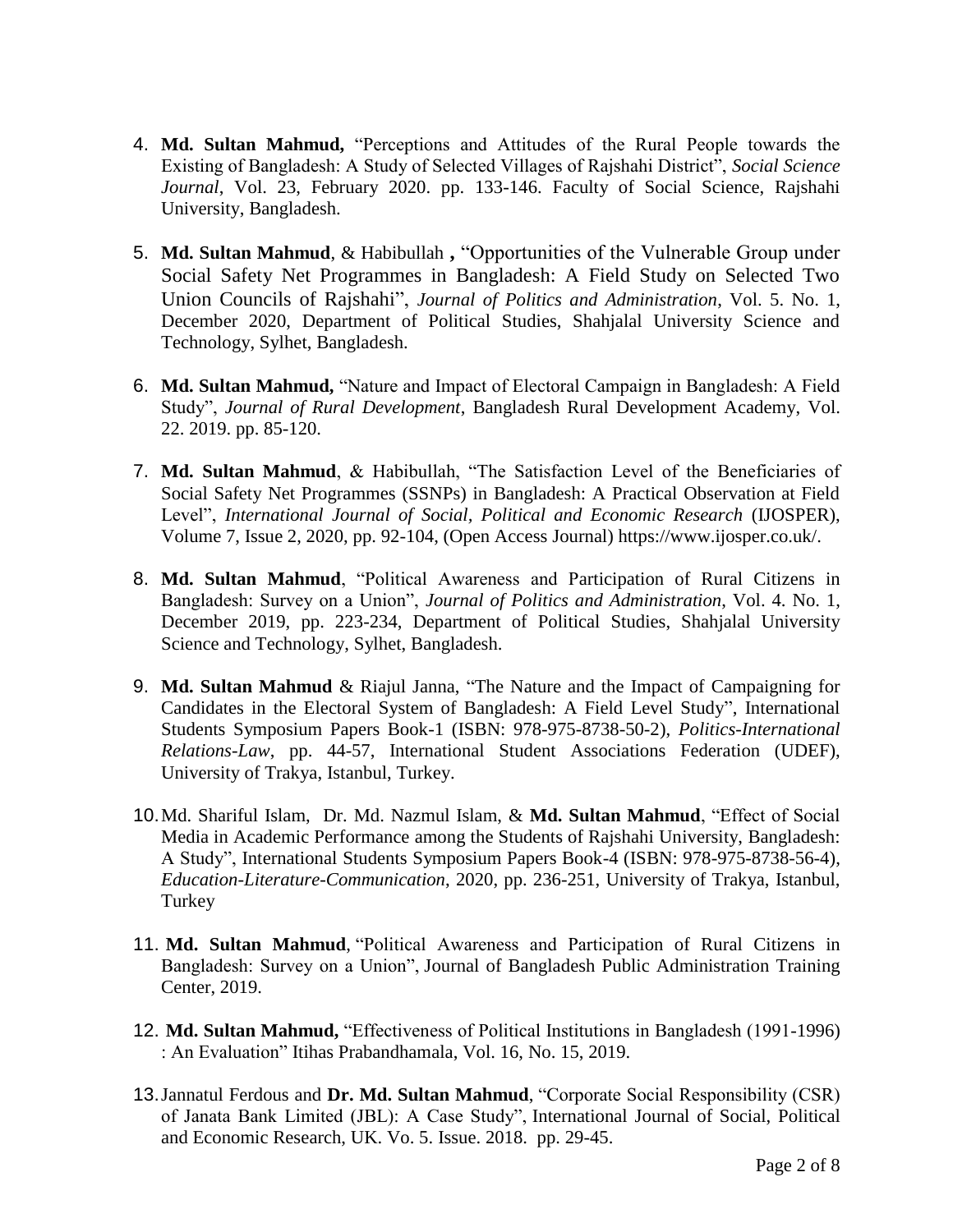- 14. **Md. Sultan Mahmud** and Shamim Ahmed, "Knowledge and Practice of Infant Feeding among the Rural Mothers in Selected Community", Development Compilation, Bangladesh Institute of Professional Studies. Vol. 13 Number 01. 2018.
- 15. **Md. Sultan Mahmud**, "Problems of Political Development in Bangladesh: A Case Study of the Caretaker Government (2007-2009) "Journal of Politics & Administration, Volume. 3, Number 1, (ISSN 2307-1036), Department of Political Studies, Shahjalal University of Science and Technology, Sylhet. Bangladesh. April, 2017.
- 16. **Md. Sultan Mahmud**, "Nature of Party Politics in Bangladesh after Liberation" Tareque Shamsur Rehman (Edited), 50 Years of Bangladesh Politics (in Bengali Language), (Dhaka: Shova Proksh, 2021). pp. 435-452. (Book Chapter).
- 17. **Md. Sultan Mahmud**, "Political Affiliation with the Socio-economic Status of Autonomous University Students in Bangladesh: A Survey on the Rajshahi University", Rajshahi University Journal of Social Science and Business Studies, 2019.
- 18. **Md. Sultan Mahmud,** "The Nature and Trends of Rural Political Culture in Bangladesh : A Survey on Some Villages", Journal of the Institute of Bangladesh Studies, 2019.
- 19.**Md. Sultan Mahmud**, "Political Awareness and Participation of Rural Citizens in Bangladesh: Survey on a Union", Journal of Bangladesh Public Administration Training Center, 2019.
- 20.**Md. Sultan Mahmud,** "Effectiveness of Political Institutions in Bangladesh (1991-1996) : An Evaluation" Itihas Prabandhamala, Vol. 16, No. 15, 2019.
- 21. Jannatul Ferdous and **Md. Sultan Mahmud**, "Corporate Social Responsibility (CSR) of Janata Bank Limited (JBL): A Case Study", International Journal of Social, Political and Economic Research, UK. Vo. 5. Issue., 2018. pp. 29-45.
- 22.**Md. Sultan Mahmud** and Shamim Ahmed, "Knowledge and Practice of Infant Feeding among the Rural Mothers in Selected Community", Development Compilation, Bangladesh Instotute of Professional Studeies. Vol. 13 Number 01. 2018.
- 23. **Md. Sultan Mahmud**, "Problems of Political Development in Bangladesh : A Case Study of the Caretaker Government (2007-2009) " Journal of Politics & Administration, Volume. 3, Number 1, (ISSN 2307-1036), Department of Political Studies, Shahjalal University of Science and Technology, Sylhet.. April, 2017
- 24.**Md. Sultan Mahmud**, "Maulana Abdul Hamid Khan Bhasani (1880-1976)", Dr. Md. Moksuder Rahman (ed.), Reverend Political Personalities (Dhaka: Bangladesh Book Corporation, 2016).
- 25.**Md. Sultan Mahmud** & Mst. Quamrun Nahar " Electoral Transition and Democratic Governance in Bangladesh: An Analytical Study of Conflicting Issue and Political Culture " Bangladesh Institute of Professional Studies, Dhaka, Vol. 11, No. 01, March 2015. pp. 11-24. February, 2016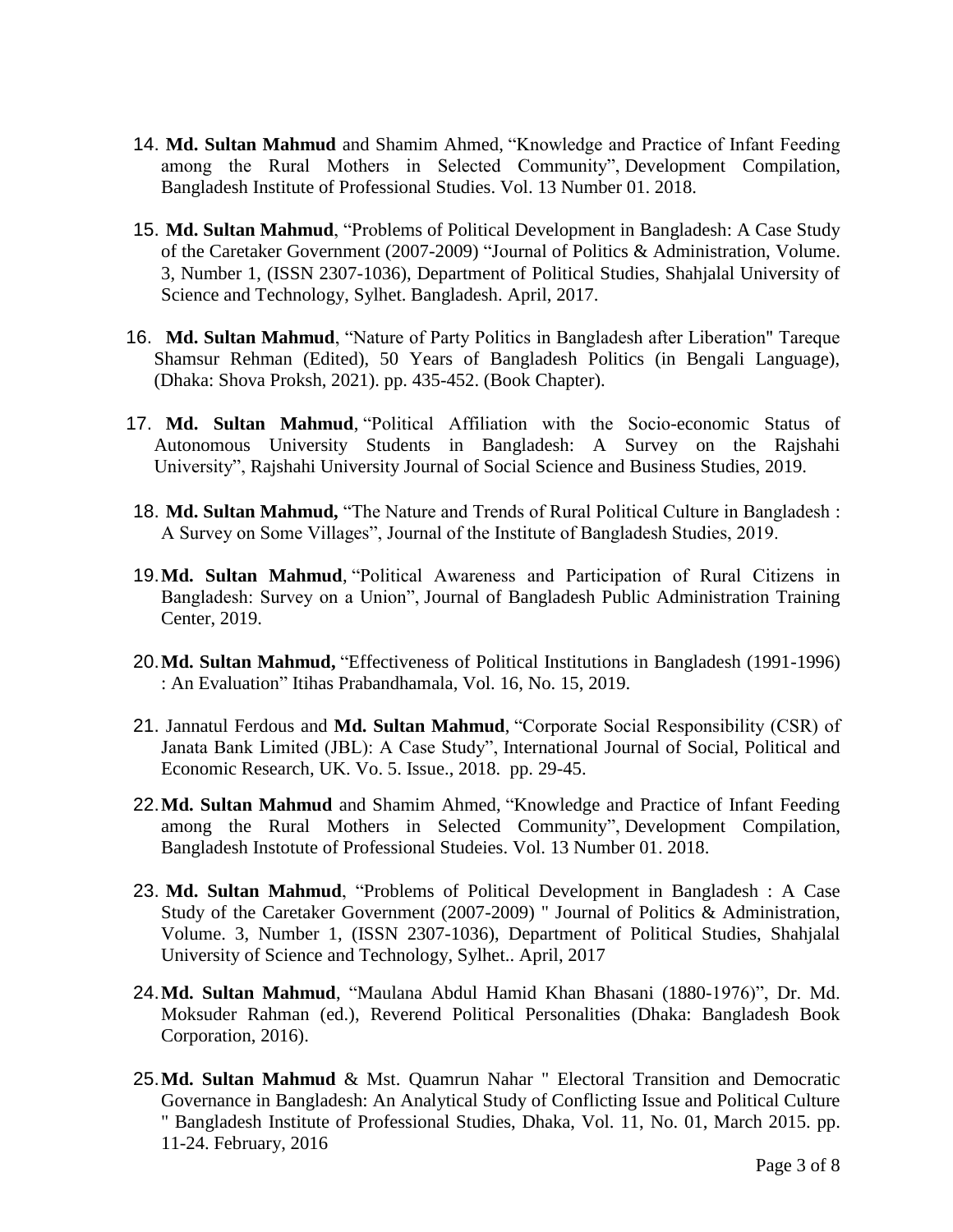- 26.**Md. Sultan Mahmud**, "Democratic Government System in Bangladesh (1991-2001): A Review of Political Development " Bengali Literature, Vol. 4, Year 3 (ISSN 2227-1635). February, 2016
- 27.**Md. Sultan Mahmud, "**Problems of Political Development in Bangladesh : Comparative Study between Awami League and BNP Regime " IBS Journal ((ISSN 1561-798X). January, 2014
- 28.**Md. Sultan Mahmud** & Bibi Morium, "Civil Society and Political Party in Electoral Democracy: Bangladesh Perspective", in Asian Studies, Jahangirnagar University Journal of Government and Politics, Vol. 32. June 2013.
- 29.**Md. Sultan Mahmud**, "Political Empowerment of Women: Bangladesh Perspective", in Development Compilation, Vol. 09, No. 01, July 2013.
- 30.**Md. Sultan Mahmud**, "Kshmir Crisis : Background and Progress Review (in Bengali)", in Bangla Sahittiki, 2nd Volume, Rajshahi Govt. College, 2013.
- 31.**Md. Sultan Mahmud**, "Problems of Institutionalization of Democracy in Bangladesh: An Observational Study (in Bengali)", in Development Compilation, Vol. 07, No. 01, June 2012.
- 32.**Md. Sultan Mahmud**, "Jatiya Sangsad Election in Bangladesh: Quest for Legitimacy (in Bengali)", Institute of Bangladesh Studies Journal, Rajshahi University 2011.
- 33.**Md. Sultan Mahmud**, "Political Development in Bangladesh (1991-2001): An Evaluation (in Bengali)", in Development Compilation, Vol. 03, No. 02, January 2010.
- 34.Md. Humayun Kabir, **Md. Sultan Mahmud** & Iqbal Mahmud, "Evaluation of Road Safety Measures: A Case Study of The Bonpara (Natore) to Gazipur Highway in Bangladesh", Research Paper, Weekly Research Publication of Centre for Human Resources Information and Development, Dhaka, June 2009.
- 35.**Md. Sultan Mahmud**, "Politics, Transition and Democratization Process in Bangladesh: An Analysis", in Development Compilation, No. 1, Vol. 2, 2009.
- 36.**Md. Sultan Mahmud** & Iqbal Mahmud, "Political Conflicts and Discourse in Bangladesh: A Critical Understanding", in The Human Resource Development Studies, Research Journal of chrid'b, Dhaka, Vol.1, No.1, 2008.

#### **Books:**

- 1. **Dr. Sultan Mahmud**, *Childhood of Bangabandhu* (Dhaka: Obosor Prokashan, 2022).
- 2. **Dr. Sultan Mahmud**, *Bangabandhu in Leadership* (Dhaka: Shobdoshailee Prokashan, 2022).
- 3. **Dr. Sultan Mahmud**, *Security Studies* (Dhaka: Student Ways, 2022).
- 4. **Dr. Sultan Mahmud**, *Liberation: Preparation to Victory* (Dhaka: Kathaprokash, 2021).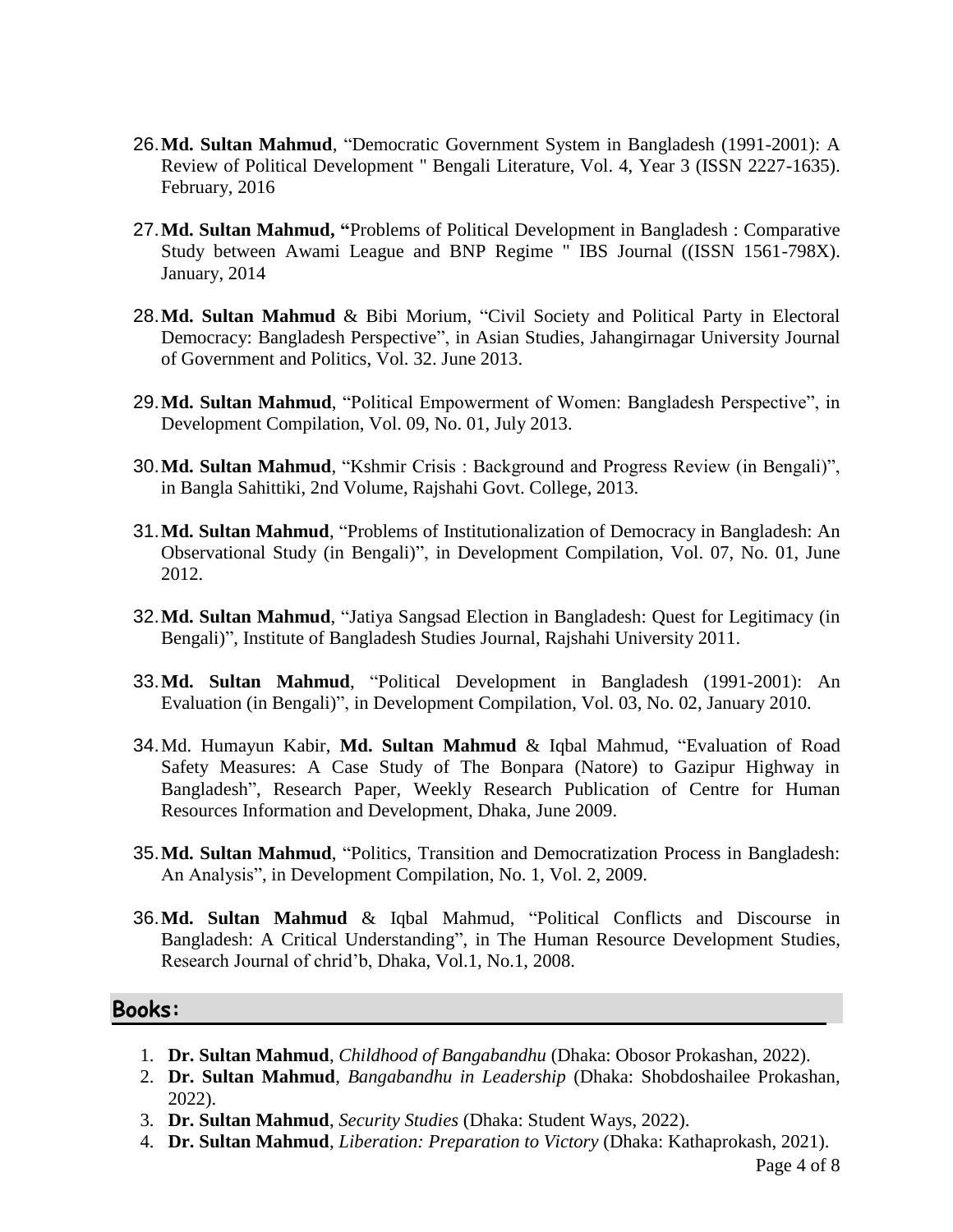- 5. **Dr. Sultan Mahmud**, *Bangladesh Constitution: Perspective and Relativity* (Dhaka: Aleya Book Depot, 2021).
- 6. **Dr. Sultan Mahmud**, *Party Politics in Bangladesh* (Dhaka: Obosor Prokashan, 2020).
- 7. **Dr. Sultan Mahmud**, *Success of Sheikh Hasina in 16 Years* (Dhaka: Anyaprokash, 2020).
- 8. **Dr. Sultan Mahmud**, *Dictionary of Politics* (Dhaka: Aleya Book Depot, 2020).
- 9. **Dr. Sultan Mahmud**, *Political Events (2010-2019)* (Dhaka: Mowla Brothers, 2020).
- 10. **Dr. Sultan Mahmud**, *Political Development in Bangladesh* (Dhaka: Bateswar Barnon, 2019).
- 11. **Dr. Sultan Mahmud**, *International Relation: Principles and Foreign Policy* (Dhaka: Aleya Book Depot, 2019).
- **12. Dr. Sultan Mahmud**, *World Politics: Past and Present* (Dhaka: Aleya Book Depot, 2018).
- 13. **Dr. Sultan Mahmud,** 1971 of Liberation (in Bengali), Dhaka: Aleya Book Depot, 2018.
- 14. **Dr. Sultan Mahmud** & Bibi Morium*, Politics and Foreign Policy (in Bengali), Dhaka: Aleya Book Depot, 2018.*
- **(N.B.:** All Books are written in Bengali language**)**

#### **CONFERENCES:**

- 1. **Md. Sultan Mahmud** & Riajul Janna "The Nature and the Impact of Campaigning for Candidates in the Electoral System of Bangladesh: A Field Level Study", 5th International Student Symposium, Federation of International Student Associations, 6-8 December 2019, Trakya University, Edirne, Turkey
- 2. Ummy Salma & **Md. Sultan Mahmud** "Overview of Kashmir Crisis since Partition: What is Changing and How" International Conference on Culture, Peace and Education: From the Perspective of Peoples' History, Jointly Organized by Dept. of History, RU & Jana-Itihas Charca Kendra, Dhaka
- 3. **Md. Sultan Mahmud,** "A Study on Inter-Political Party Violence in Bangladesh" 5th National and International Conference on Political Science and Public Administration, Rajabhat University, Thailand
- 4. **Md. Sultan Mahmud,** "An Assessment of Party Effectiveness in Bangladesh : A Quest for Good Governance" 6th International Social Sciences and Business Research Conference, 29 August – 1 October, 2018, Katholieke Universiteit Leuven, Belgium.

#### **Symposium:**

1. Professor Dr. Md. Shariful Islam, Dr. Nazmul Islam and **Dr. Md. Sultan Mahmud,** "Effect of Social Media in Academic Performance among the Students of Rajshahi University, Bangladesh: A Study", International Student Symposium, Federation of International Student Associations, Trakya University, Edirne, Turkey, 6-9 December,2019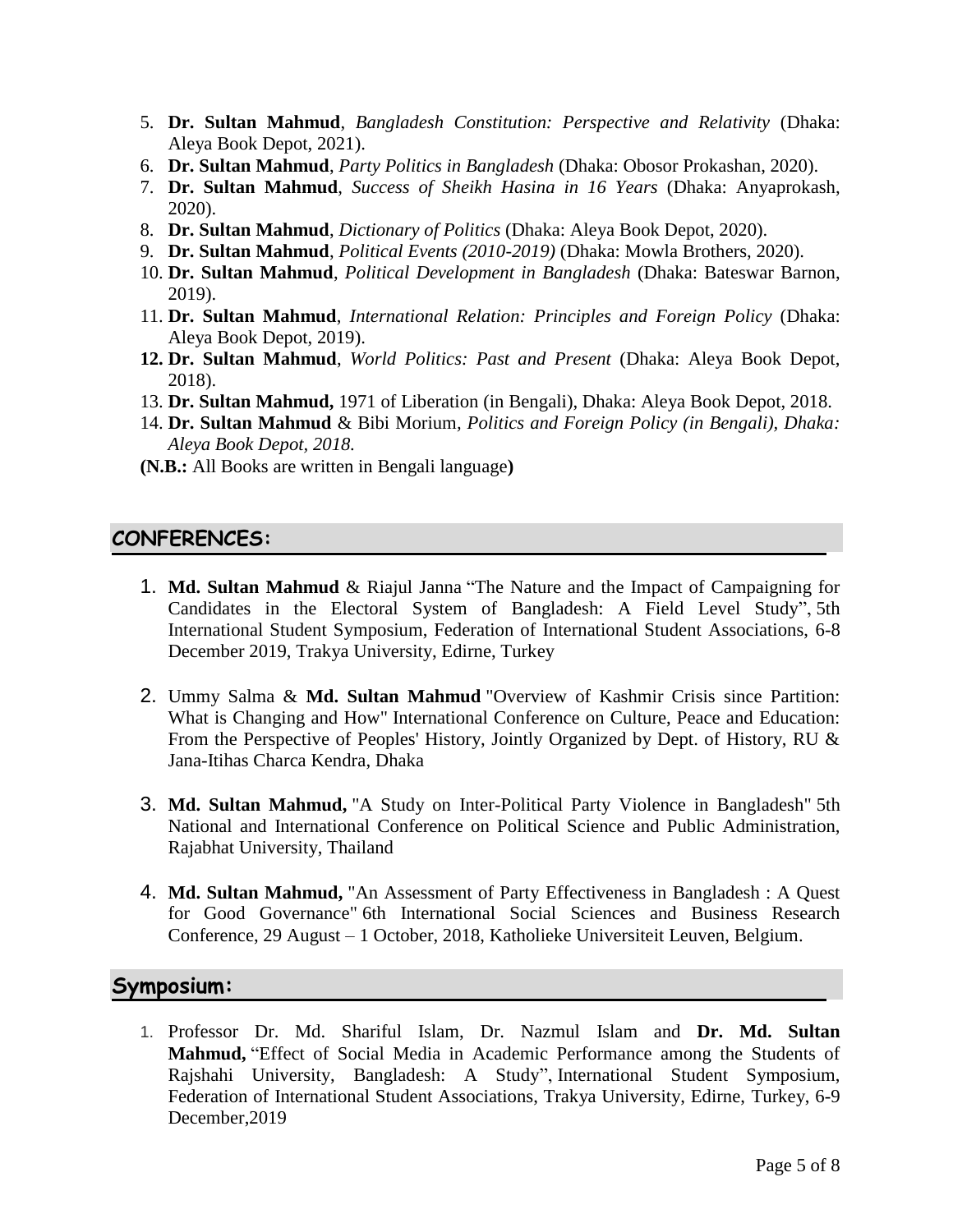# **Projects:**

- 1. "Political Affiliation with the Socio-economic Status of Autonomous University Students in Bangladesh: A Study of Rajshahi University", funded by Bangladesh University Grants Commission.
- 2. "Effectiveness in Parenting Program in Addressing Early Childhood Development in Rural Bangladesh: A Study on Minor Children", funded by Bangladesh University Grants Commission.
- 3. "Nature of Political Participation of Citizens in Rural Area of Bangladesh: A Study on Naogan Sadar Upazila," funded by Bangladesh University Grants Commission.
- 4. Nature of Student Council and Student Cabinet Election in Bangladesh: A Study on Capai Nawabganj Upazilla, funded by Bangladesh University Grants Commission.
- 5. Trends of Political Participation in Rural Area, funded by Bangladesh University Grants Commission.
- 6. Trends of Defection in Bangladesh, funded by Bangladesh University Grants Commission.

## **Teaching Experience:**

1. Associate Professor, Department of Political Science, Rajshahi University (RU) since June 17, 2017.

2. Assistant Professor, Department of Political Science, RU, from January 2nd to 16th June, 2017.

3. Lecturer, Department of Political Science, RU, from January 2nd 2010 to January 1st 2013.

4. Faculty Member. Department of Govt. & Politics, Asian University of Bangladesh, Rajshahi Campus, since January 2006 up to December 2009.

## **Other Experiences:**

1. Chairman, Bangladesh Institute of Professional Studies (BIPS), Dhaka, Bangladesh (www.bips.org.bd) since 2015 to date.

2. Executive Editor, *Development Compilation* (ISSN 2072-3334), a Peer Reviewed International Journal, Bangladesh Institute of Professional Studies, Dhaka, Bangladesh. [\(www.index.org.bd\)](http://www.index.org.bd/)

3. Chairman, Centre for Human Resources Information and Development, Dhaka, Bangladesh since December 2008 to December 2014.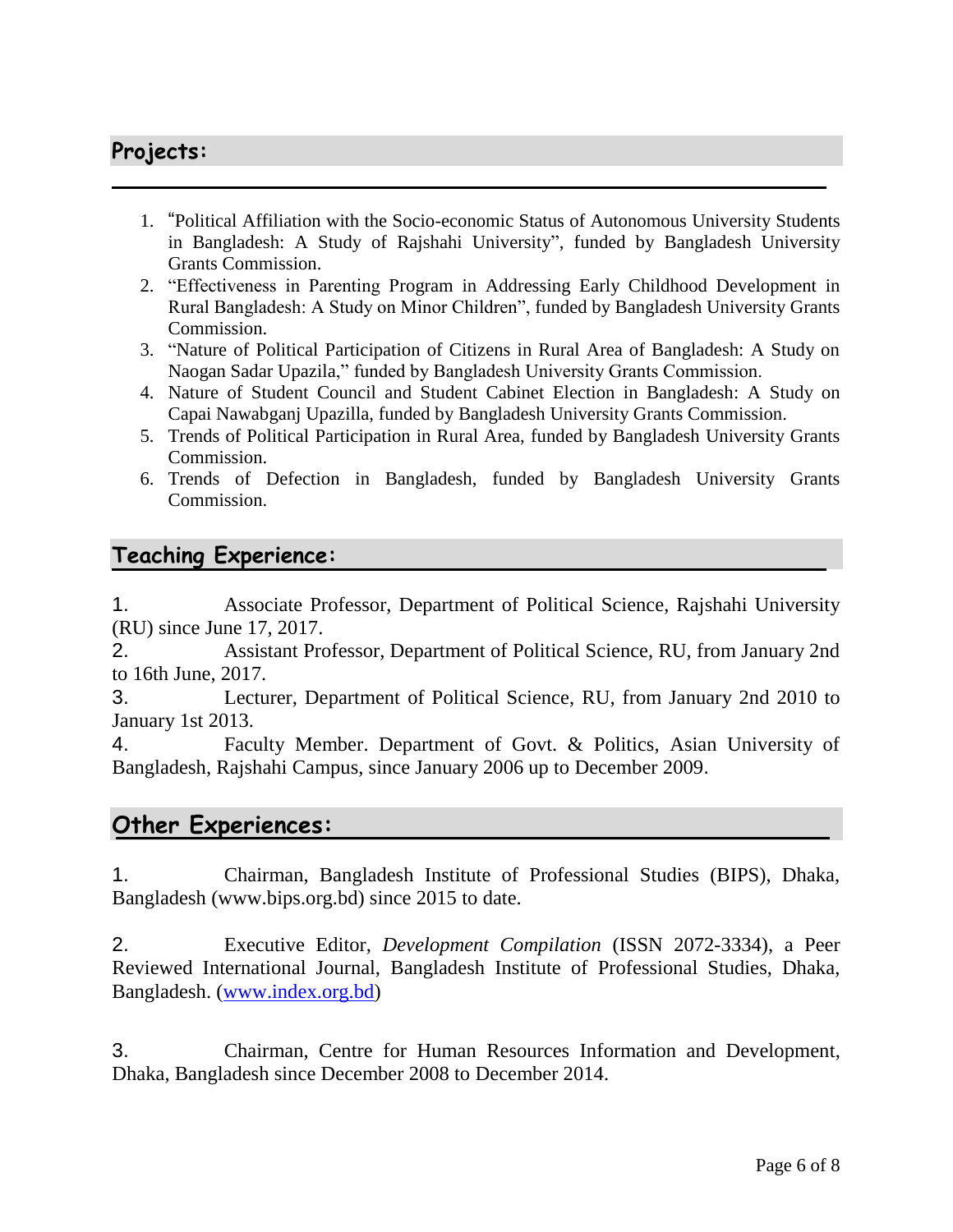4. Chief Adviser, Organization for Welfare Services. [\(www.ows.org.bd\)](http://www.ows.org.bd/).

5. Member, Self-Assessment Committee, Department of Political Science, RU, Institutional Quality Assurance (IQAC) Project funded by World Bank GoB.

6. Member, IQAC Evaluation Team of Jahangirnagar University, Department of Government and Politics, Institutional Quality Assurance (IQAC) Project funded by World Bank GoB.

7. Editorial Advisor, *Human Resource Development Studies*, Dhaka, Bangladesh.

8. Game Advisor, Department of Political Science, RU since January 2010 to June 2017.

## **AWARDS:**

 Rajshahi University Gold medal for outstanding result in B.S.S (Hon's) and M.S.S at the dept. of Political Science.

 Madar Bux Hall Gold Medal for outstanding result in B.S.S (Hon's) and M.S.S at the dept. of Political Science.

 Rajshahi University Scholarship for attaining first position in B.S.S (Hon's) at the dept. of Political Science.

## **Trainning:**

 Participated in Three-Day International Teaching Seminar on Humanitarian Law Orgaized by Iternatioal Committee of Redcross from 7 November to 9 November 2010 at Lords International, Chittagong.

 15 Days Day-Long Trainning in West Bengal History Sangsad in Calcutta, India on 10 January to 25 January 2011.

#### **ADMINISTRATIVE EXPERIENCE:**

 House Tutor from 30 September 2010 to 29 September 2013, Shaheed Shamsujjoha Hall, Rajshahi